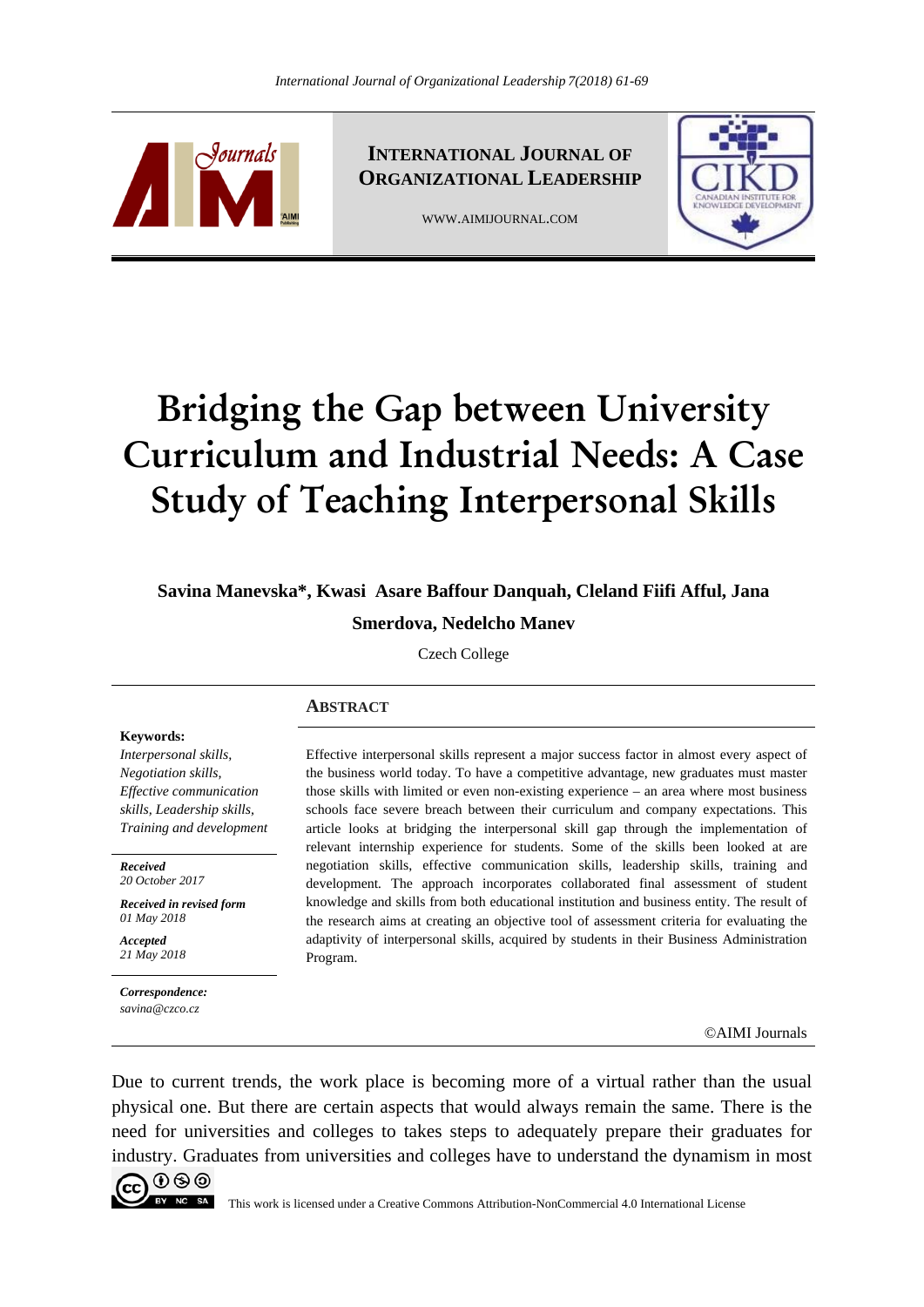work places as they have become quite diverse. Therefore, this requires that products (graduates) from both colleges and universities understand the need to effectively interact with their colleagues to impact efficiency as well as integrate into their specific roles. It is necessary for specific social skills to be enhanced and harnessed for the proper and effective delivering of one's responsibilities. This is where interpersonal skills become necessary as we consider their association with others in the social sphere (Hardina, 2013). Many stakeholders have suggested different approaches in dealing with this growing gap. Some have tried to use Research and Development (R&D), collaborative projects, and internships as a way of bridging the gap between universities, colleges and industry (Larkin, 2014).

#### **Interpersonal skills**

According to Hayes (2003), interpersonal skills are defined as 'one of a number of broadly similar terms that are sometimes used interchangeably. Other such terms include interactive skills, people skills, face-to-face skills, social skills and social competence'. For one's competence vis a vis interpersonal skills, it depends on the ability to understand and deal with the social interaction dynamics (Hayes, 2003). Mostly this focuses on dealing with inherently rational as well as process orientation (Duffy, Gordon, Whelan, Cole-Kelly, & Frankel, 2004). These skills may include negotiation, effective communication, leadership, and training and development skills. These sets of skills are necessary for one's ability to gain employment, be productive and also be successful in the chosen career (Johnson & Johnson, 1989; Robles, 2012). It must be noted that at times interpersonal skills and soft skills have been used interchangeably, but they are not the same (Hardina, 2013). Interpersonal skills are a subset of soft skills which mostly refer to the character traits that one relies on in relating to others.

## **Gap between University Curriculum and Industry**

University education is said to be universal education. But over the years a gradual gap has occurred which has, in some cases, made graduates less prepared for industry. The necessary skill sets needed specifically for industry are sometimes missing when students complete university and enter the workforce. There is not enough collaboration between academia and industry so as to prepare students adequately for industry as expected (Trauth, Farwell, & Lee). In other words, the gap is being caused by the difference in expectations of industry and the academic preparations that graduates receive from universities. In a case study, Meredith and Buckle (2008) analyzed questionnaires and found that bridging the gap between universities and industry brings about full learning and it is no longer just about theories but also having industrial experience (Meredith & Burkle, 2008). This equips graduates to properly fit into industry.

## **Method**

#### **Interviews**

The best place for us to find the shortcomings of most of university and college products is in the field. Therefore, extensive interviews were conducted to really assess if there was an issue regarding interpersonal skills of graduates. Along with one managing director, managers of different departments within 7 companies were interviewed. The interview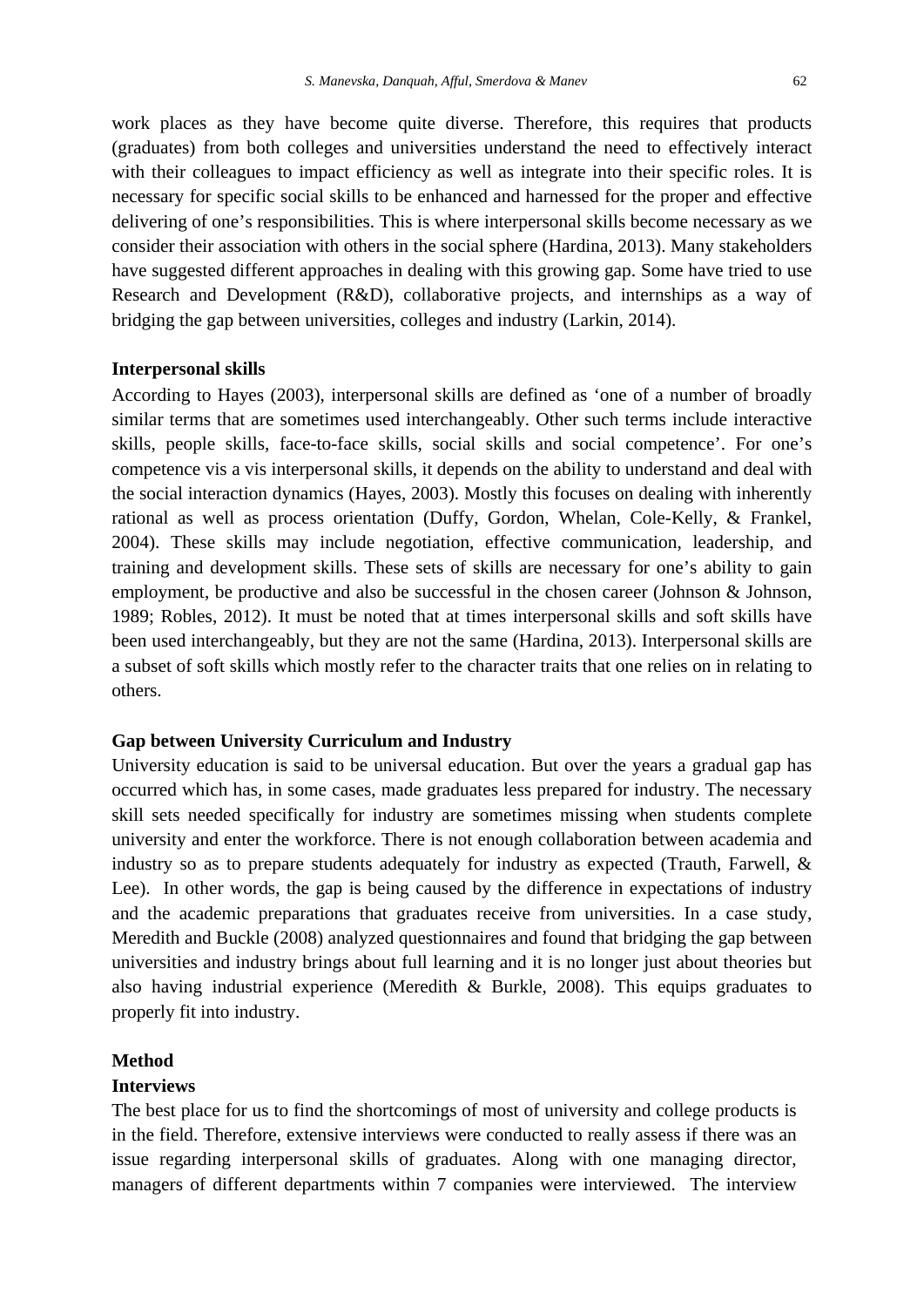questions were structured in a way to allow theses managers to answer questions concerning interpersonal skills of new graduates from universities and colleges. Each manager was given room to outline the various interpersonal skills that they look out for within their respective departments. The way managers assessed their subordinates on interpersonal skills was also studied.

## **Administering Questionnaires**

Questionnaires were administered based on 5 multi-choice questions centered on specific areas of interpersonal skills. These questions were structured to get a better view of how these different mangers were assessing their employees. The questionnaire examined some of the interpersonal skills that managers deem new graduates they employ struggle with. This gave us an industry perspective of specific interpersonal skills that new graduates from colleges and university may lack. Another area we sought to answer was how new graduates with some internship experience performed as compared to those without, from the various managers' experience. A different set of managers answered the questionnaires as compared to those involved in our interview sessions.

## **Results and Discussion**

Managers strongly relate interpersonal skills with work performance especially for new graduates in the training period. Its successful completion depends on their ability to listen, understand and communicate. Problem solving seems to be an essential ability for team leaders as well. In this study, we realized this as one of the key interpersonal skill that managers looked for (Figure 1 and 2). One of them explained it this way "…I*'ve given them a number of tasks which I've reviewed and can see their tone is that which is required for support. Th*ey'*ve shown logic in problem solving and taken an end user approach to support."* New employees often find themselves in stressful situations in the first couple of months on a new position. Managers claim it is as a result of "*little or no experience, they most often lack problem solving skills and are unable to stay focused under pressure. "*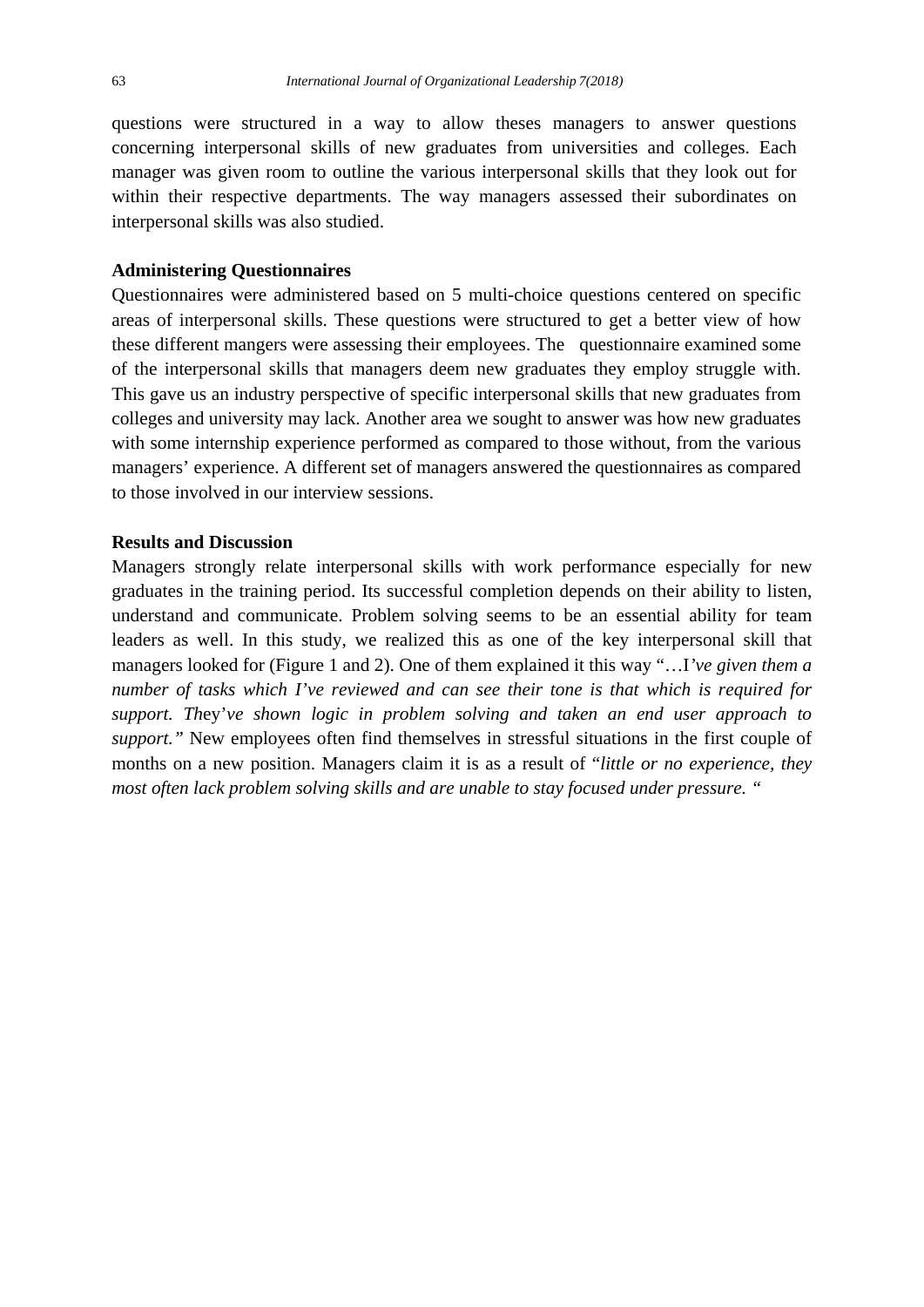

*Figure 1.* Interpersonal skills managers look for in new employees (Interview Results)

 Making decisions and being confident are other abilities desired by employers; this can be seen from the response from managers (Figure 1 and 2). Managers showed little confusion and misunderstanding of the origin of those decisions. Fresh graduates might be able to demonstrate confidence as an interpersonal skill though most decision in this initial stage requires specific knowledge that they might be lacking.



*Figure 2.* Interpersonal skills that managers interviewed look out for

 The requirements referring to interpersonal skills that could be found in the job specifications of researched companies include both proactive and self-focused abilities. The business envisions fulfilled individuals who were able to effectively manage themselves while performing their tasks. When those ideal expectations meet the reality of new graduates, the collision is inevitable. Interviewed managers shared that in many instances frustration from both employee and employer sides accompany everyday work. This is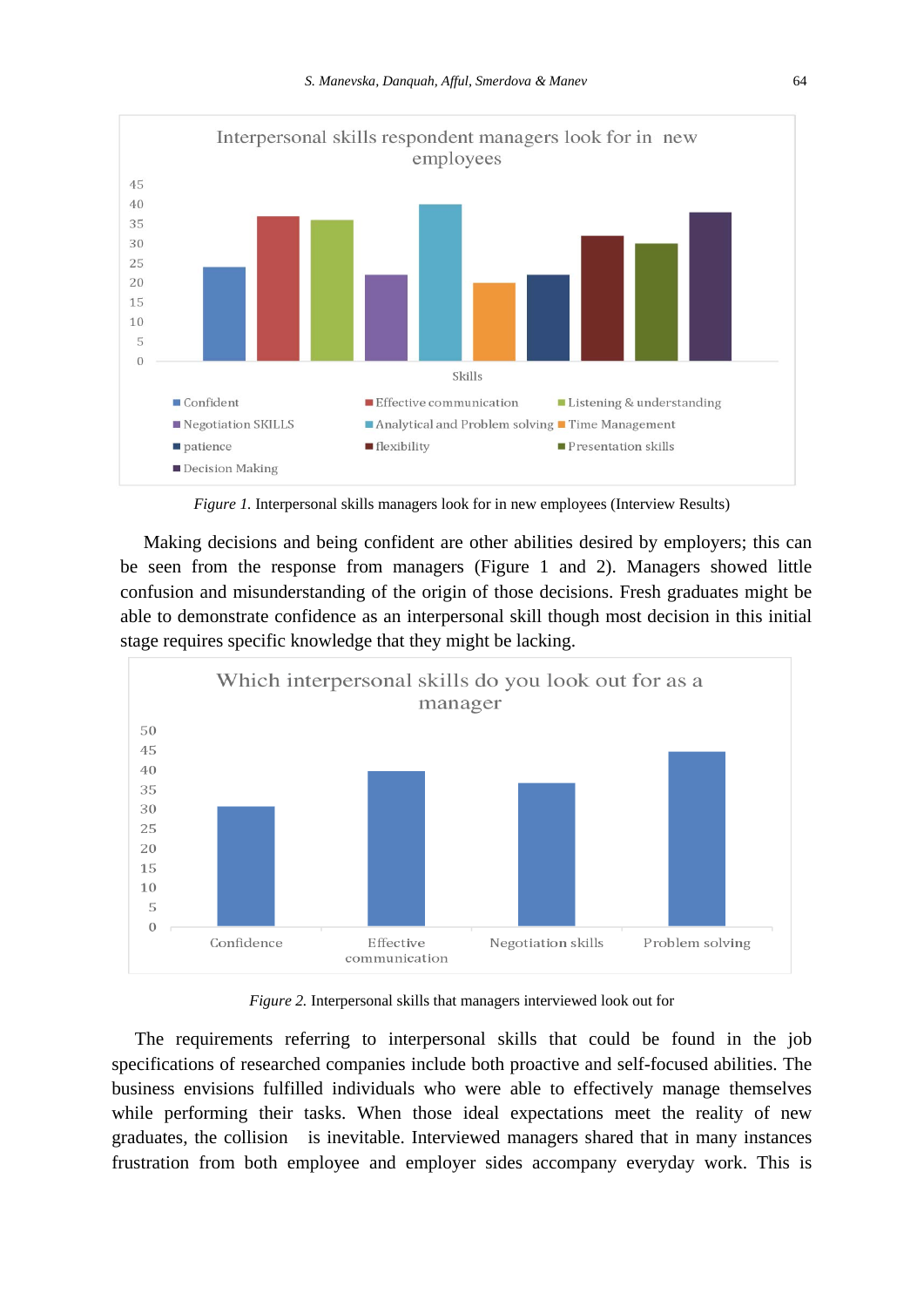partially due to unrealistic requirement levels, ineffective initial assessment and educational gaps.



*Figure 3.* Interpersonal skills in official job specification (Interview Results)

 When comparing company interpersonal skills requirements and manager individual expectations (Figure 1 and 3), an interesting phenomenon is observed. Team leaders tend to be more practical, accentuating proactively in interpersonal skills. They strongly consider the training period (which in some of the researched companies could be up to 6 months) as a learning process. Communication, listening and understanding are essential during this time for fresh graduates to live up to the standards.



*Figure 4.* Department requirements of interpersonal skills (Questionnaire Results)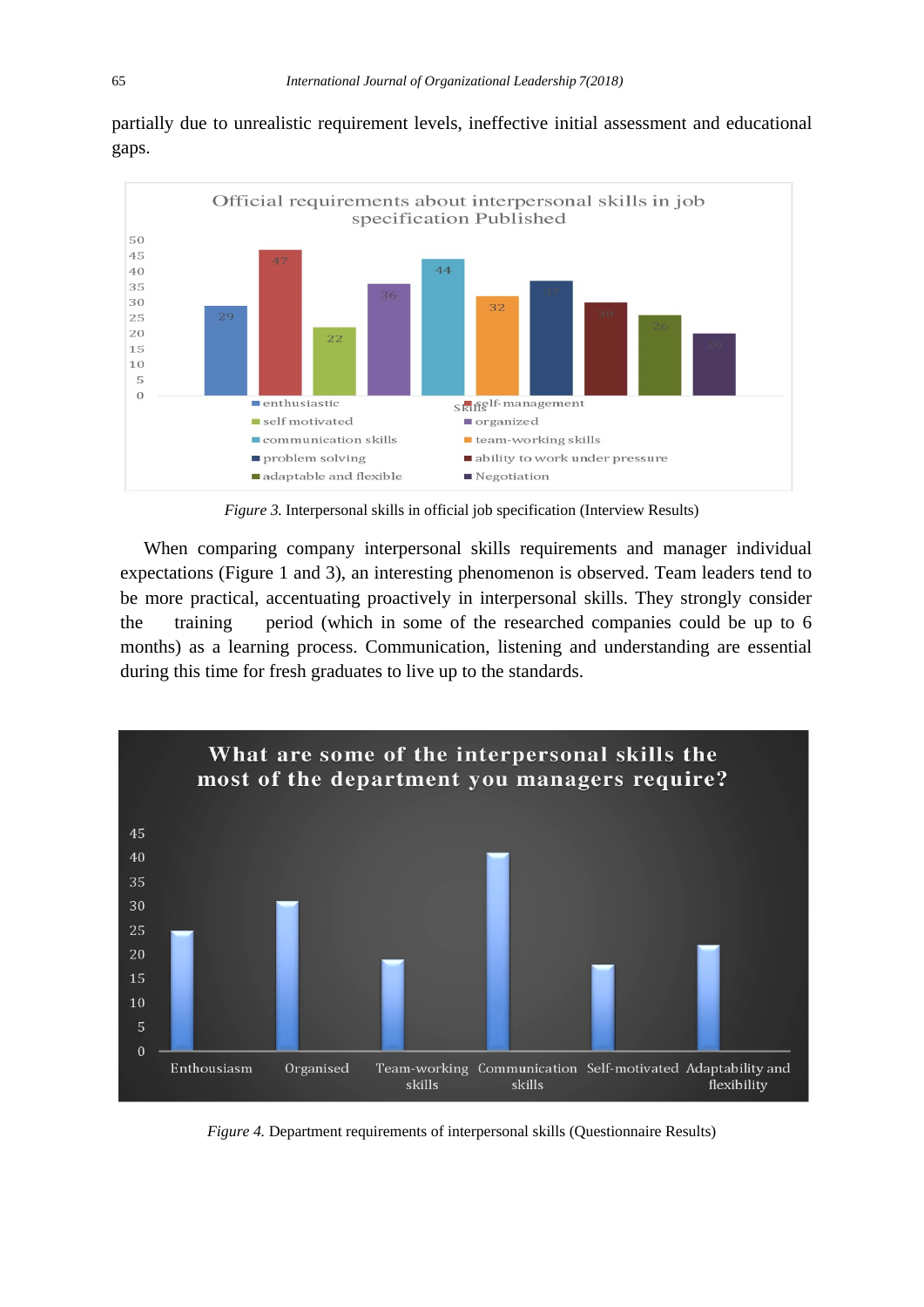

*Figure 5.* Assessment of interpersonal skill (Interview Results)

 The assessment of interpersonal skills is a process that most managers find difficult. They suggest various strategies but when discussing effectiveness, refer mostly to monitoring performance and face-to-face interviews. Both approaches showed results which could be maximized when combined. Thus, managers' engagement interferes on a passive and active level revealing a detailed picture of new employees' abilities and knowledge.



*Figure 6.* Methods of interpersonal skill assessment (Questionnaire Results)

 Even though both tools are useful, team leaders applied them without using a particular structure. Tasks and situational questions varied with no evidences of implementing a logical pattern. Managers relied on their experience and inner feeling to determine the best approach of assessment.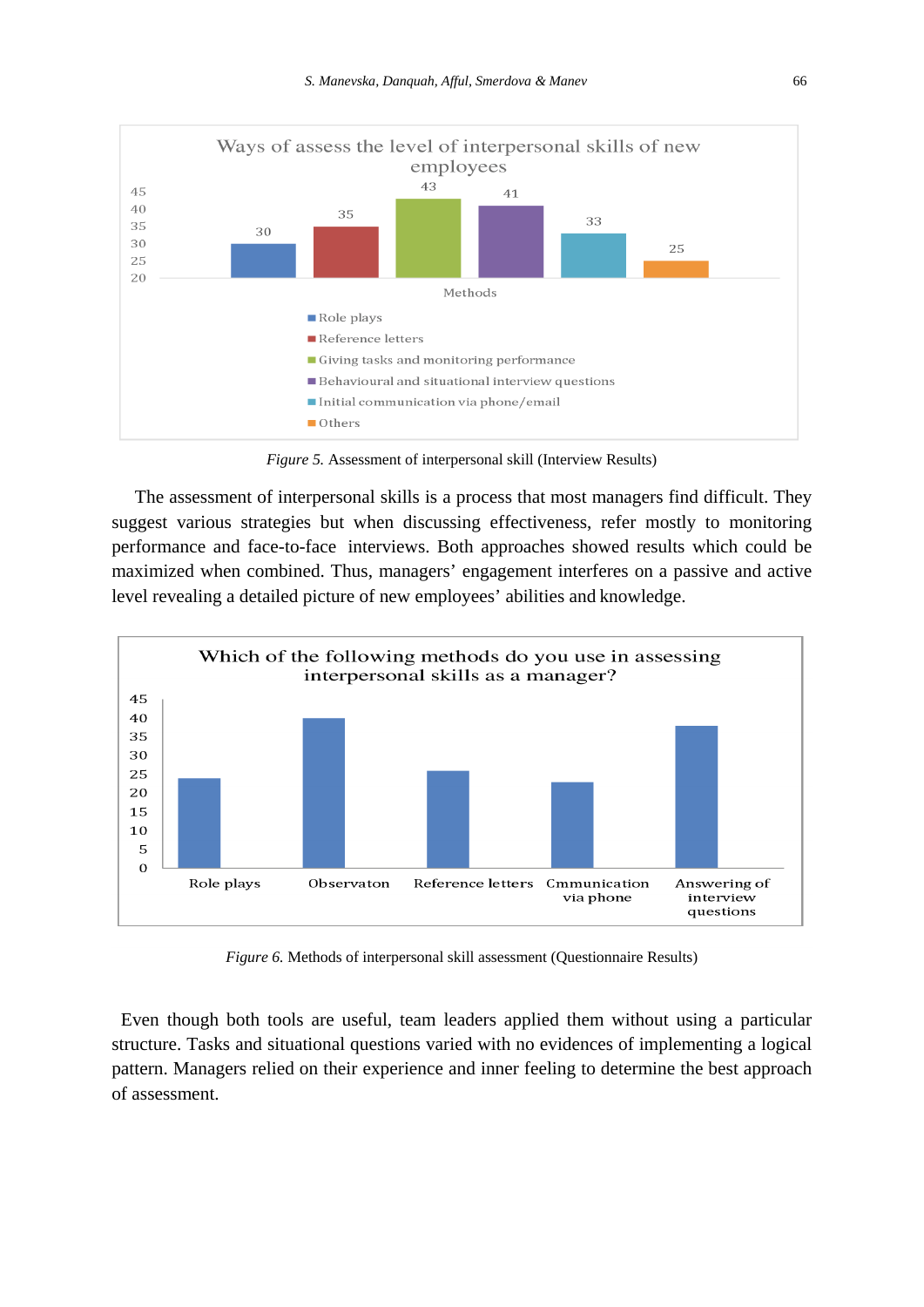

*Figure 7.* Common interpersonal skills new employees lack (Interview Results)

 After performance and evaluation, managers determined the current ability levels of their new team members. The questionnaire results (Figure 8) clearly indicated that the interpersonal skills that new graduates struggle with are mostly making decisions under pressure and confidence. These skills were closely related to each other, demonstrating insufficient classroom experience in case study simulations and debates. During the interviews, managers listed several additional interpersonal skills that new graduates were lacking including flexibility, communication, skills, etc.

 As shown in Figure 8, conflict management, negotiation skills and public speaking are those that stood out the most. Academic experience only tends to provide limited opportunities for development of more specialized interpersonal skills. Fresh graduates managed to adapt well in their teams, communicate with their colleagues and complete their tasks within certain deadlines but when it comes to relatively typical work situations involving higher levels of stress, new employees failed to confidently apply their knowledge into practice.

 Team leaders mentioned internships as a successful approach to overcome the skill gaps described above. All 50 interviewees claimed that new graduates with some internship experience are better prepared for the position they apply for. Their level of confidence, selfmanagement and effectiveness are higher compared to new employees without any practice. One of the interviewees stated, *"The new employees whom have attended an internship are more confident in the communication between colleagues and clients. They are familiar with most of the problems that may arise during the working process and they know how to react accordingly."* The results revealed that fresh graduates with internship experience make quality decisions under pressure – one of the most sensitive areas when discussing interpersonal skill gaps.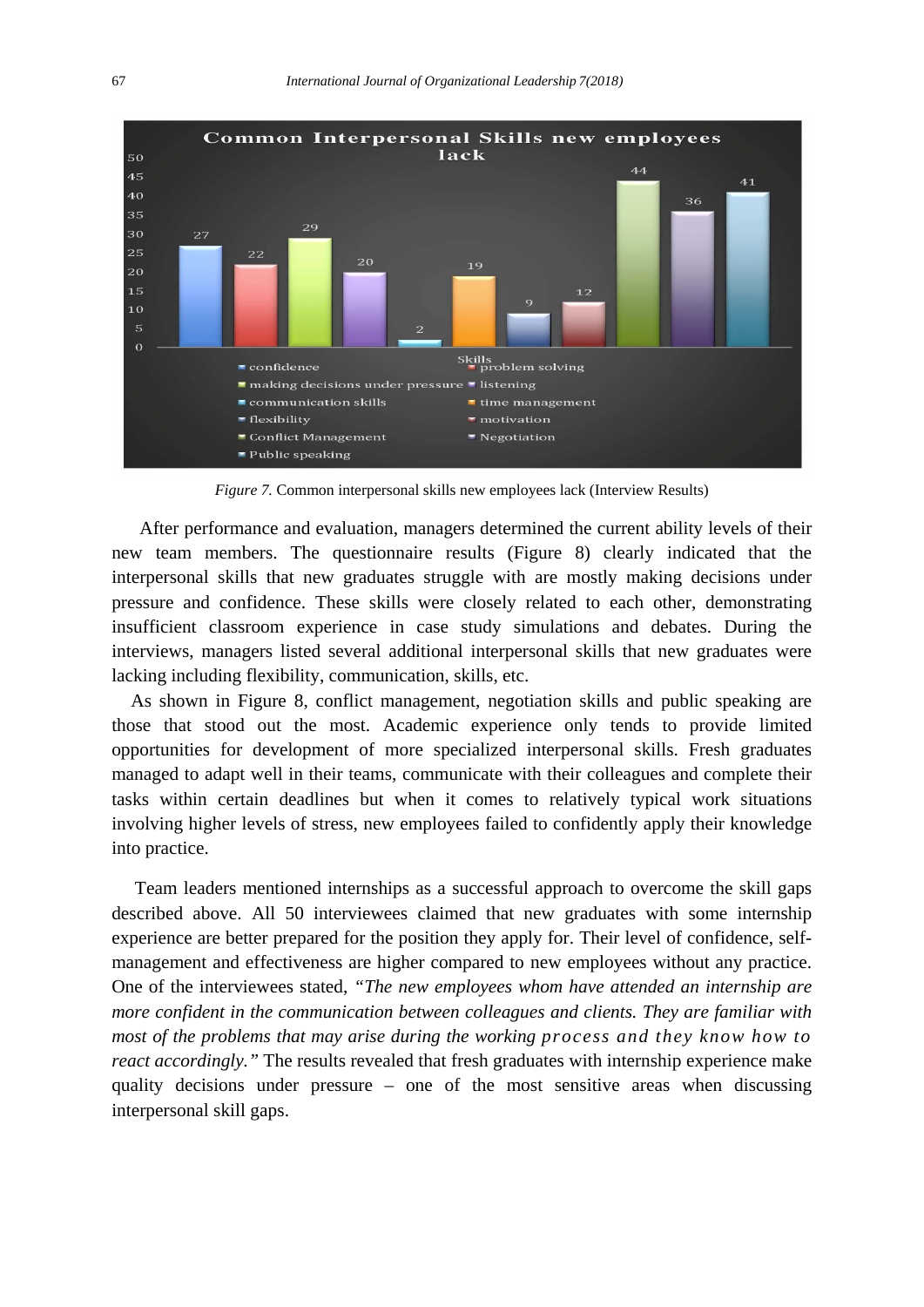

*Figure 8.* Interpersonal skills fresh graduates struggle the most with (Questionnaire Results)

 Managers considered internships to be a critical factor of the educational experience of students especially when it comes to interpersonal skills. The interview analysis demonstrated an interesting observation – there were different sets of skills academia and business developed even if both find vast implication in career development. Business looks at interpersonal skills from a practical perspective – interaction, adaptability and confidence stimulate performance, while universities still use an approach of delivering knowledge mainly listening, communication skills and time management.

## **Implications and Suggestions about Future Research**

The gap between academia and industry in the context of interpersonal skills has been caused by the inability of academia to collaborate with industry to understand their needs so that the production line of graduates will reflect these needs. This study revealed several directions where efforts must be directed.

 Firstly, there must be acceptance that the gap exists and that there is the need for the existing gap to be bridged between industry and university curriculum. This gap often leads to the unemployability of graduates after school and sometimes leads to graduates doing jobs that they are far overqualified for because they lack the prerequisite skills to make it into qualified positions. Secondly, internships should be used during the study period to better equip and prepare graduates for industry. Internships are preparation grounds for new graduates. It is where skills and theories learnt in school are tested since role playing in classroom setting does not really reflect reality, proper planning of internship and help graduate be ready for reality through dealing with real issues that have significant impacts on companies.

 New graduates should be mentored on interpersonal skills. Interpersonal skills like effective communication, problem solving skills, negotiation, etc., go a long way to help slowly integrate new graduates into the business world by making them interact better and